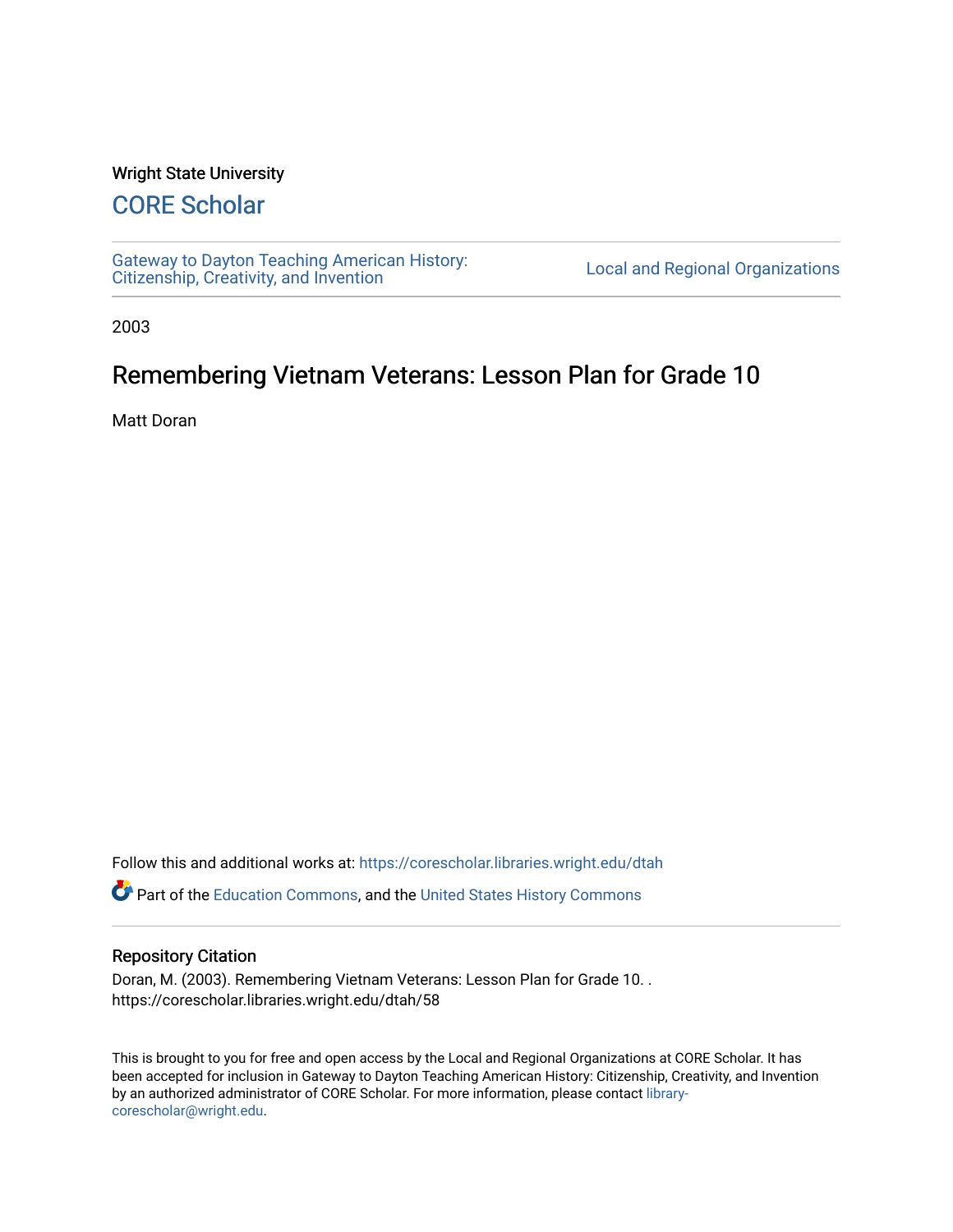#### **Lesson Plans**

#### **Remembering Vietnam Veterans**

**Author:** Matt Doran

**Grade(s):** 10 **Suggested Time:** 2-4 class periods

#### **Materials**

Microsoft Publisher Internet Explorer or Netscape Communicator Desktop or laptop computer Digital projector printer Graph paper *The Americans,* p. 722-755 *World History: Patterns of Interaction, p. 866-867 The Americans, Reading Study Guide* for Chapter 22 *Fallen Angels* by Walter Dean Myers *We Were Soldiers* DVD *60 Minutes* Video Clip - My Lai Massacre Video of *The District* - Vietnam Memories episode

#### **Core Instruction**

#### *Preview Activity:*

Using their Interactive Student Notebooks, students will complete the following preview activity. Think about what a hero is to you. Do you know someone you consider a hero? What makes that person a hero? Describe this hero with three adjectives. Design a medal to honor your hero and sketch the design in your notebook.

*Considerate Texts/Graphically Organized Reading Notes:* 

- 1. Vietnam Wall Reading: Read together the extension in the novel *Fallen Angel* (students have read this novel in Literature class) which discusses the construction of the Vietnam Veterans Wall in Washington D.C.
- 2. Students read independently the chapter Reading Study Guide (Chapter 22 for *The Americans,* Chapter 33 for *World History* from the textbook ancillaries and complete the questions and graphic organizers at the beginning of each chapter section. Have student volunteers complete the graphic organizers on the chalkboard over overhead to share the answeres with the class. Students should paste the graphic organizers into their Interactive Student Notebook.

*Multiple Intelligence Teaching Strategy:* Visual Discovery and Writing for Understanding Spiral Questions: Students work alone or in pairs to answer the spiral questions on William